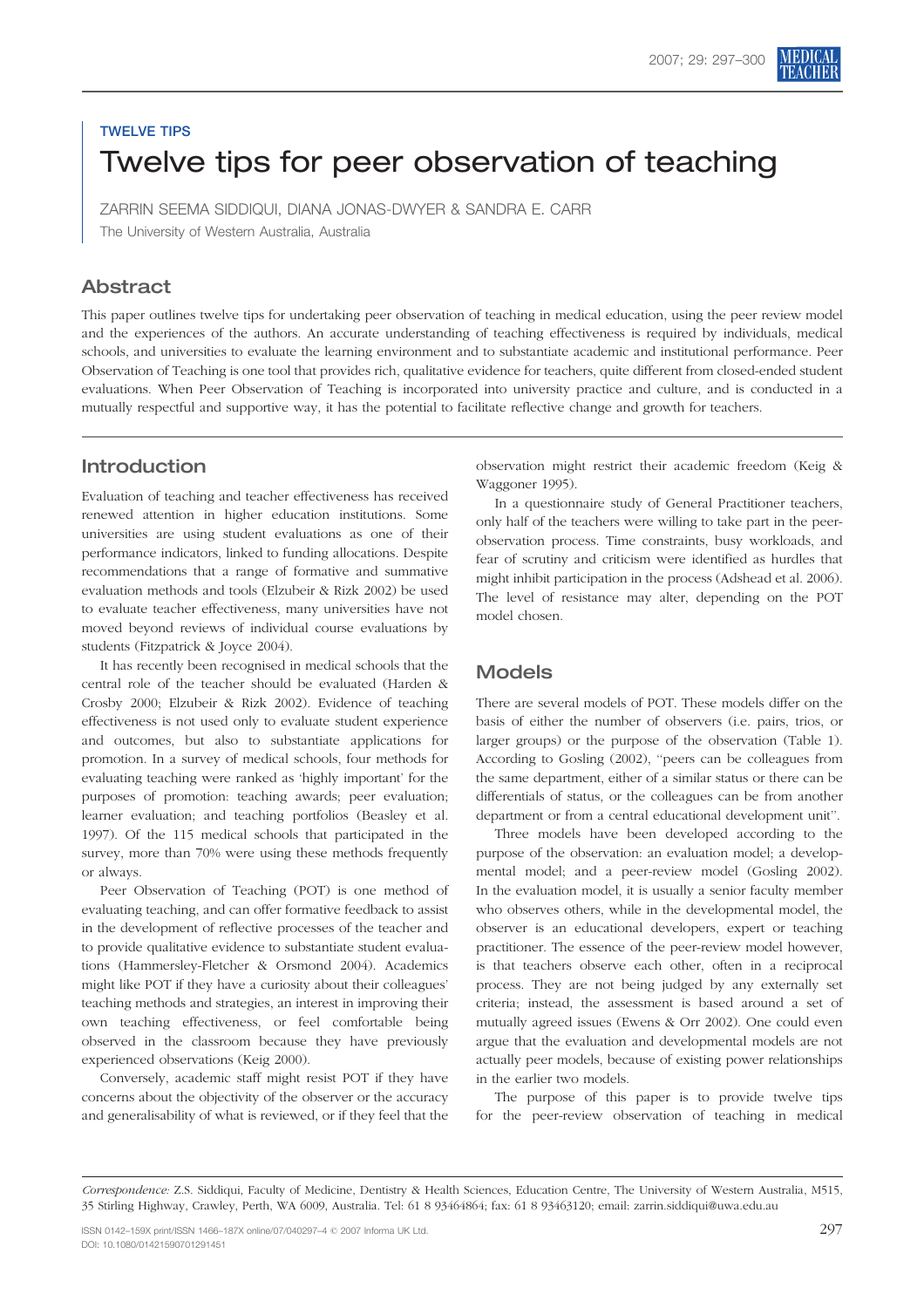| <b>Table 1.</b> Models for peer observation of teaching (Gosling 2002). |                                                                                                                              |
|-------------------------------------------------------------------------|------------------------------------------------------------------------------------------------------------------------------|
| Model                                                                   | Objective                                                                                                                    |
| Evaluation model                                                        | Identify under-performance, confirm probation,<br>Appraisal, promotion, quality assurance,<br>assessment.                    |
| Developmental model                                                     | Demonstrate competency, improve teaching<br>competencies; assessment quality<br>enhancement and professional<br>development. |
| Peer-review model                                                       | Engagement in discussion about teaching; self<br>and mutual reflection on good practice<br>amongst academic staff.           |

- 1. Choose the observer carefully
- 2. Set aside time for the peer observation
- 3. Clarify expectations
- 4. Familiarise yourself with the course
- 5. Select the instrument wisely
- 6. Include students
- 7. Be objective
- 8. Resist the urge to compare with your own teaching style
- 9. Do not intervene
- 10. Follow the general principles of feedback
- 11. Maintain confidentiality
- 12. Make it a learning experience

Figure 1. Twelve tips for peer observation of teaching.

education (Figure 1). These tips may also be relevant to the developmental model. Although primarily written for the observer, these tips may be equally helpful to the observed teacher, as well as to institutions aiming to introduce peerreview observation.

### Tip 1

#### Choose the observer carefully

The observation process should be a collaborative effort among colleagues who trust and respect each other. Therefore, careful consideration is required in choosing the observer. For example, academic rank may influence the process, if a good rapport does not exist between the colleagues. The first author experienced the importance of rapport when the Teaching Assistants Program at Aga Khan University was implemented in 2002. Concerns had been raised by the regular faculty members about the quality of facilitation by the graduate teaching assistants, so the decision was made to observe the teaching assistants. As the author had developed the training program for the teaching assistants and was regularly interacting with them, the participants felt comfortable with the author being the observer.

In an informal discussion among participants of the Foundations of Teaching and Learning (FTL) Program at the University of Western Australia (Perth, Australia, July 2005), one participant related how she had invited two people to observe her teaching. One of the people was from the same department, and the other was another member of FTL Program. The participant felt at more ease with the other participant from the FTL Program, because they could relate 298

well to each other, both being new to the university. Hawkey (1995) describes it as 'shared empathy': where peers are involved in a parallel experience.

### Tip 2

#### Set aside time for the peer observation

The process of peer observation comprises three stages: pre-observation; observation;, and post-observation. The pre-observation stage involves discussing the process and gaining an understanding of the session to be observed. The second stage is the actual observation. The post-observation stage involves reflection and debriefing. These three stages require approximately 45-60 minutes both before and after observation, plus the duration of the observed session.

### Tip 3

#### Clarify expectations

It is helpful to meet before the observation and clarify the roles of the observer and the observed teacher, and to agree on the process and evaluation criteria. This will help to alleviate concerns about the observation process. For example, in the FTL Program, the following concerns were raised about an observer being present: students might lose respect for the teacher; it could have a negative impact on group dynamics; there might be disagreement on the content; and the session may end up as a total mess.

If peers are not comfortable observing or being observed, they will not learn from the experience. Another way to reduce the anxiety is for the novice to observe the more experienced peer's session prior to their session being observed.

### Tip 4

#### Familiarise yourself with the course

Review the learning outcomes, type and content of learning resources, and the number of students in the course. If it is available, review previous student feedback about the course prior to the observation (Goody 2005). This information can be used later, in conjunction with your own observations.

### Tip 5

#### Select the instrument wisely

A range of instruments is identified in the literature (Beckman et al. 2003; Fry & Morris 2004; Bell 2005). Many universities conduct their own evaluations of teaching units, which might offer assistance, either by allowing the development of an instrument from their existing item pool, or by providing a preexisting instrument for the observation. If selecting instruments for an observation session, the emphasis should be on selecting the ones that match your session format.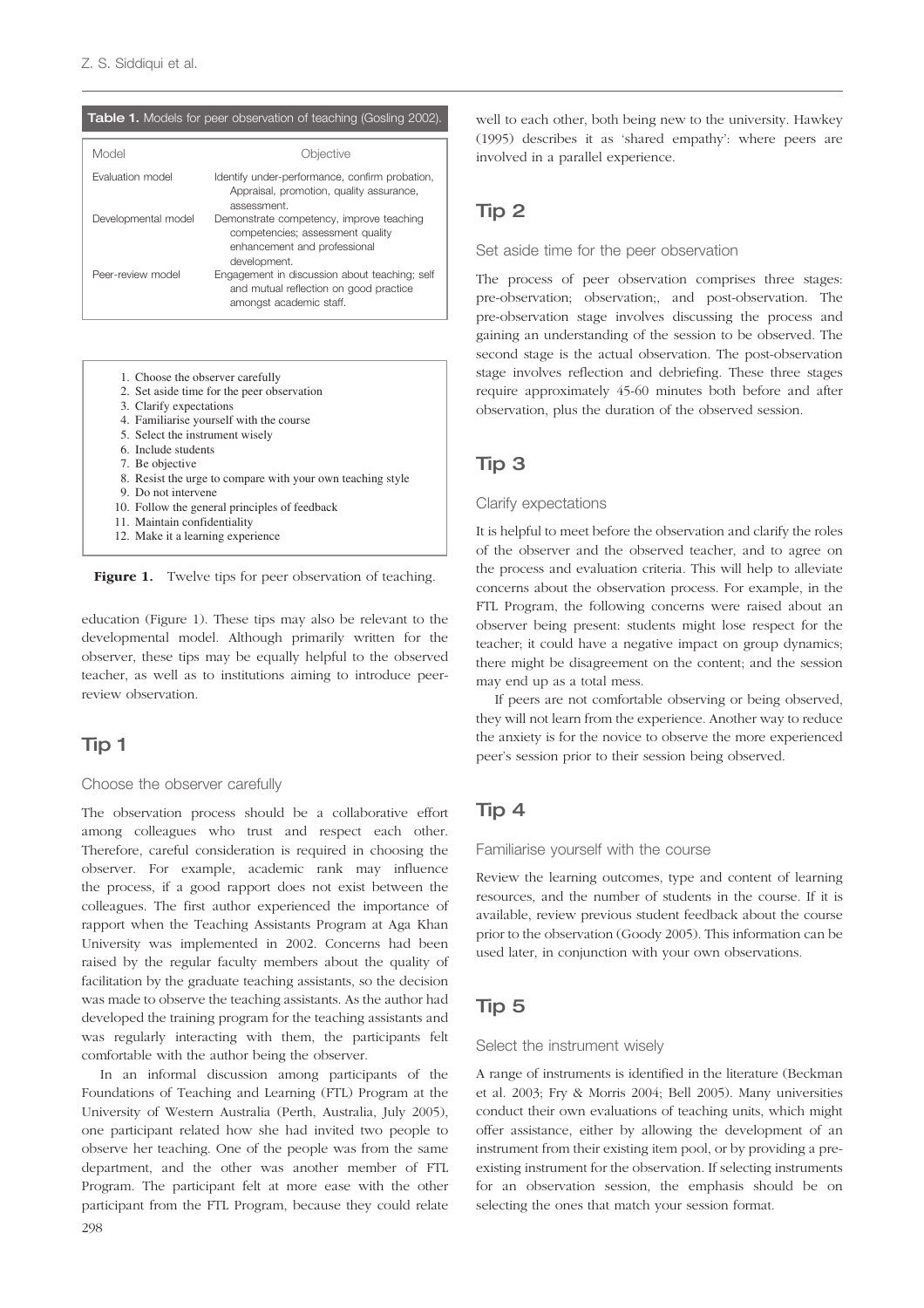### Tip 6

#### Include students

If a large class is being observed, an observer may not be noticed. In cases of small groups, such as tutorials or problembased learning, the presence of and observer can cause anxiety among students. It is best to inform students beforehand that there will be an observer present, and explain that the observer is not there to assess the students; rather, they are there as part of the professional development of the academic staff.

### Tip 7

#### Be objective

While you are observing the session, work within the previously agreed observational framework (see Tip 3). It is equally important to consider the students' perspectives; for example, observe whether they are enthusiastic or bored (Bell 2005). You should make notes during the observation—this information will be useful when providing feedback to your colleague.

# Tip 8

Resist the urge to compare with your own teaching style

Being peers does not necessarily mean that the two of you will have the same teaching style. Concentrate on the teaching style of the person and the interactions that you observe.

# Tip 9

#### Do not intervene

Whilst observing, you may feel like intervening at times. However, it is important to remember that your role is just to observe. You may not know what the observed teacher has planned. For example, in a problem-based learning session, the observer noticed that the students had misinterpreted a fundamental aspect of atherosclerosis. She refrained from intervening, although she found this difficult. Later, she realised the facilitator had deliberately not corrected the students' misconception—instead, she asked several pertinent questions that led the group to identify the gap in their knowledge and discuss it further as a learning issue.

If an observer intervenes, an uncomfortable situation may arise. This can reduce the credibility of observed teacher in the students' view and may lead to resistance towards peer observation. As Slade (2002) pointed out, it is harder to observe than to be observed.

# Tip 10

Follow the general principles for feedback

This is the crucial step in the process. Observation itself does not lead to improved teaching; rather, it is the process of debriefing and feedback that is so helpful. Encourage the observed teacher to articulate their experience of the session. Self-reflection helps to create a positive learning climate, which in turn encourages discussion. Inform your peer about their strengths and identify areas where improvement may be required. Avoid any direct advice about future actions unless the observed teacher requests it (Munson 1998). Discussion, in the form of questions and comments, will encourage the observed teacher to explain their intent, and give them an opportunity for them to reflect and to enact subsequent change. Schon (1987) describes a 'reflection on action' approach that involves thinking about what has happened, what may have contributed to that event, whether appropriate actions were taken, and how the event may affect future practice.

# Tip 11

#### Respect confidentiality

It is important to respect the confidentiality of this relationship, and both peers should show integrity and maintain the highest professional and ethical standards. It is likely that your observations will lead you to make judgements about the person's teaching abilities, but these thoughts should not be shared or discussed with colleagues.

# Tip 12

#### Make it a learning experience

Giving supportive feedback and constructive advice is an extremely challenging skill (Cosh 1998). The observational experience is a great learning experience for the observer, who can build or enhance skills such as teaching techniques, managing students, and asking questions. Complete the observation process by sending a note of thanks to the observed teacher.

# **Conclusion**

Peer review of teaching provides academic staff with an opportunity to reflect on and improve their teaching practices and can promote supportive teaching relationships between staff. Medical schools that plan to introduce POT must implement it in such a way that it can truly foster a culture of personal questioning, reflection, adaptation, and improvement (Peel 2005). If it is adopted in a superficial, mechanistic manner, it is unlikely to effect change. When POT is conducted in a mutually respectful and supportive way, it is a valuable and worthwhile practice.

# Acknowledgments

The Higher Education Academy, UK has a wide range of resource material available on their web site, http:// www.heacademy.ac.uk, which was consulted for this manuscript. The first two authors have been extensively involved in the faculty development programs in Pakistan and Australia,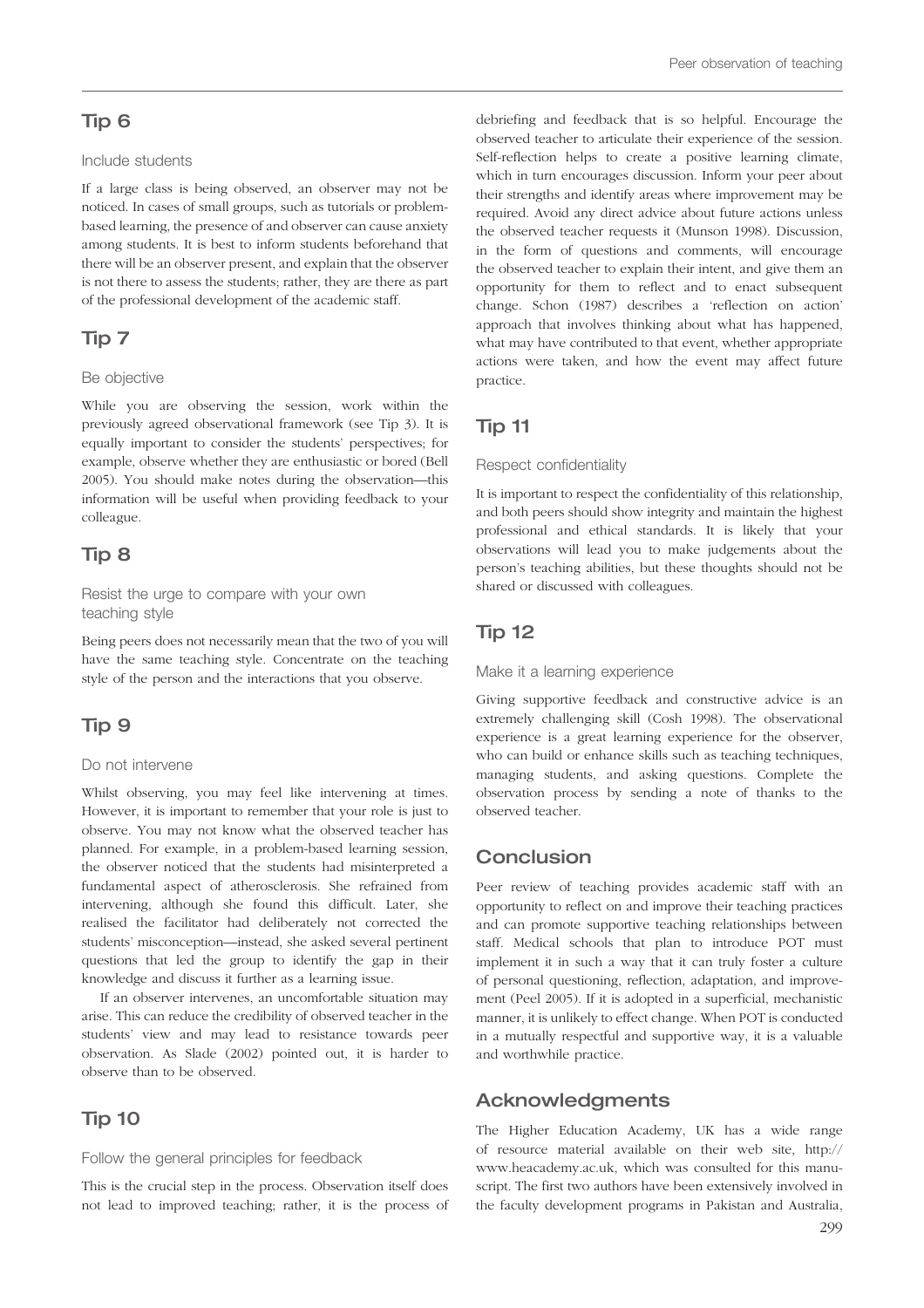and have tried to incorporate into this paper feedback received from participants of these programs.

### Notes on contributors

The authors are all affiliated with the Education Centre, Faculty of Medicine, Dentistry & Health Science, at the University of Western Australia.

ZARRIN SEEMA SIDDIQUI, MBBS, MCPS (Psychiatry), MEd Studies, is a Lecturer in Assessment & Evaluation. She has previously been involved with faculty development activities in Pakistan and has been associated with College of Physicians & Surgeons Pakistan and Higher Education Commission Pakistan.

DIANA JONAS-DWYER, BAppSc (Hons), MSc, GradDip(IS), is a Senior Lecturer in Medical Education, is currently pursuing a PhD in Information Technology, and is actively involved in faculty development programmes. She was previously involved in the Foundations of Teaching and Learning Programme at the University of Western Australia.

SANDRA E. CARR, RN, RM, BSc, MPH, is a Senior Lecturer in Medical Education and Deputy Head of The Education Centre. She has worked as a curriculum developer and educational researcher since joining the Faculty Education Centre in 2002.

### **References**

- Adshead L, White P, Stephenson A. 2006. Introducing peer observation of teaching to GP teachers: a questionnaire study. Med Teach 28:67.
- Beasley B, Wright S, Cofrancesco J, Babbott S, Thomas P, Bass E. 1997. Promotion criteria for clinician-educators in the United States and Canada. A survey of promotion committee chairpersons. J Am Med Assoc 278:723–728.
- Beckman TJ, Lee MC, Rohren CH, Pankratz VS. 2003. Evaluating an instrument for the peer review of inpatient teaching. Med Teach 25:131–135.
- Bell M. (ed.) 2005. Peer observation partnerships in higher education. (Milperra, NSW, HERDSA).
- Cosh J. 1998. Peer observation in higher education–A reflective approach. Innov Educ Train Int 35:171–176.
- Elzubeir M, Rizk D. 2002. Evaluating the quality of teaching in medical education: are we using the evidence for both formative and summative purposes? Med Teach 24:313–319.
- Ewens D, Orr S. 2002. Tensions between evaluation and peer review models: lessons from the HE/FE border. Available at: www.heacademy.ac.uk (accessed 25 May 2007).
- Fitzpatrick J, Joyce J. 2004. Evaluating teaching effectiveness. Nurs Educ Perspect 25:109.
- Fry H, Morris C. 2004. Peer observation of clinical teaching. Med Educ 38:560–561.
- Goody A. 2005. Peer observation of teaching. Presented at the Foundations of Teaching and Learning Program.
- Gosling D. 2002. Models of peer observation of teaching. Available at: www.heacademy.co.uk (accessed 25 May 2007).
- Hammersley-Fletcher L, Orsmond P. 2004. Evaluating our peers: is peer observation a meaningful process? Stud Higher Educ 29:489–503.
- Harden RM, Crosby A. 2000. AMEE guide no 20: the good teacher is more than a lecturer—The twelve roles of the teacher. Med Teach 22:334–347.
- Hawkey K. 1995. Learning from peers: the experience of student teachers in school-based teacher education. J Teach Educ 46:175–183.
- Keig L. 2000. Formative peer review of teaching: attitudes of faculty at liberal arts colleges toward colleague assessment. J Pers Eval Educ 14:67.
- Keig L, Waggoner M. 1995. Peer review of teaching: improving college instruction through formative assessment. J Excell Coll Teach 6:51–83.
- Munson B. 1998. Peer observing peers. Contemp Educ 69:108–118.
- Peel D. 2005. Peer observation as a transformatory tool?. Teach Higher Educ 10:489–504.
- Schon D. 1987. Educating the reflective practitioner: toward a new design for teaching and learning in the professions (San Francisco, Jossey-Bass).
- Slade C. 2002. Sharing excellence: a dissemination model for peer observation of teaching. Available at: www.heacademy.co.uk (accessed 25 May 2007).